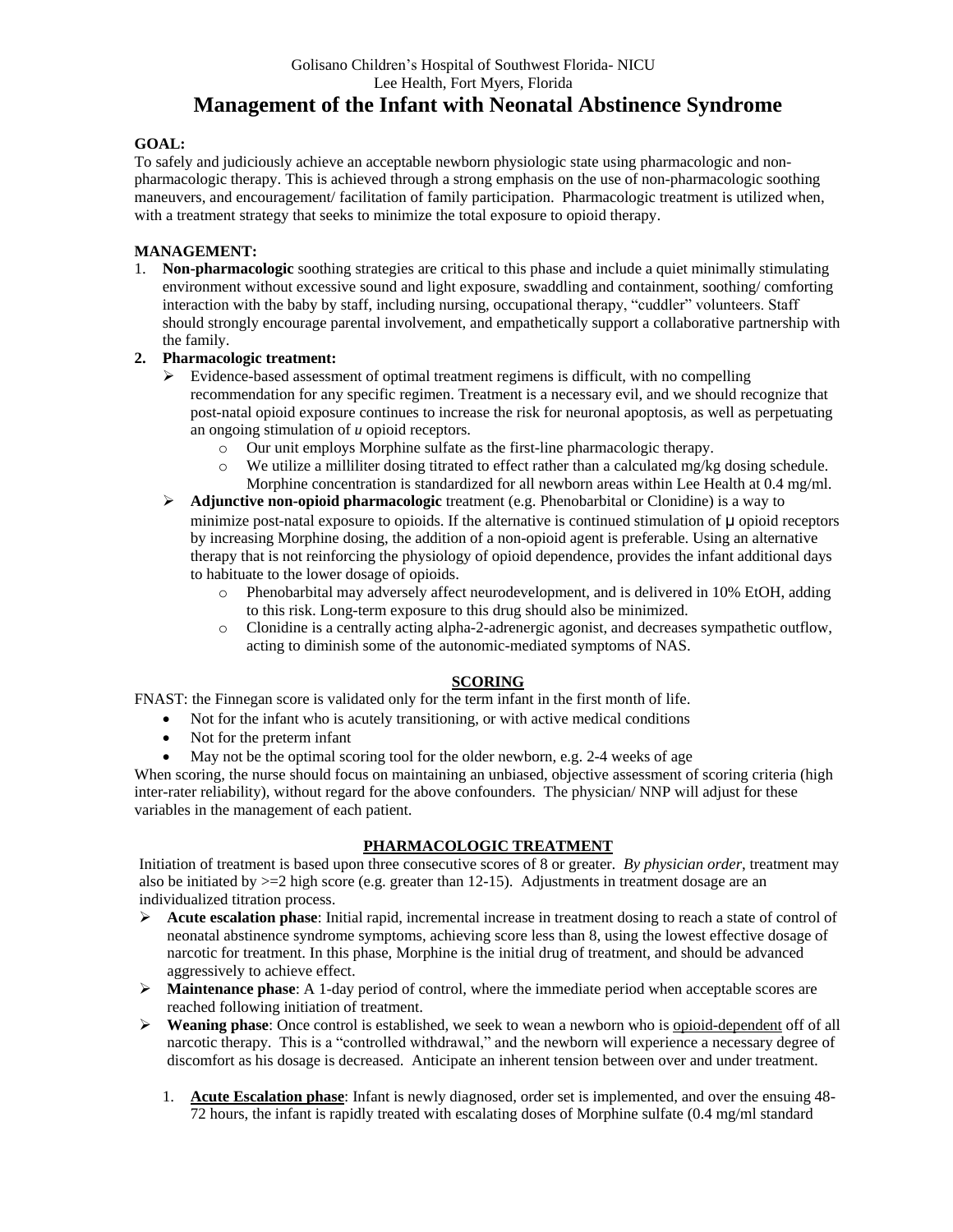#### Golisano Children's Hospital of Southwest Florida- NICU Lee Health, Fort Myers, Florida

concentration) in 0.1 ml/feed increments every 3 hours. The NAS Order Set will allow the nurse to rapidly increase dosing, based upon FNAST scores, up to 0.5 ml.

- Goal: to rapidly achieve an acceptable physiologic state that will allow the infant to feed, selfregulate and sleep in an acceptable fashion.
- Note that Morphine may be increased (by physician order) by greater than 0.1 ml increments for higher scores
	- For infants with extreme withdrawal, initial scores may be excessive.
	- o Initial Finnegan Score 13-16: 0.2 ml (0.08 mg) x 1 dose
	- o Initial Finnegan Score 17-20: 0.3 ml (0.12 mg) x 1 dose
	- o Initial Finnegan Score 21-24: 0.4 ml (0.16 mg) x 1 dose Initial Finnegan Score 25 or greater: 0.5 ml (0.20 mg) x 1 dose
- The physician/NNP should consider beginning **adjunctive therapy** at a Morphine dosage of 0.5- 0.7 ml/dose (~0.06-0.09 mg/kg/dose for a 3 kg baby). Dosing by physician order up to a maximum of 1-2 ml/ dose every 3 hours  $(\sim 0.1 - 0.25 \text{ mg/kg/dose}$  for 3 kg baby).
- 2. **Maintenance phase**: Infant has consistently achieved scores of less than 8.
	- Goal: to confirm that a therapeutic dosage of opioid medication has been attained, evidenced by FNAST scores <8.
- 3. **Weaning phase**: Once the infant has demonstrated control for 24-hours, may begin to wean Morphine doses. This is the most difficult period of management, and requires an *INDIVIDUALIZED* approach. Weaning is typically (but not always) by 0.05 ml (0.02 mg) increments (may wean once or more per day).
	- a. Our primary approach is to wean the Morphine, and try not to increase the dosage. For equivocal scores, or scores that increase as the Morphine is weaned, we may adjust to longer intervals between weaning, with a high threshold for increasing ("ratchet weaning")- e.g. accept scores <12 before weaning.
	- b. Adjunctive therapy should be used aggressively to facilitate Morphine weaning.
	- c. By exception, if the infant is demonstrating *unacceptable levels of withdrawal*, the Morphine dosage may be increased by 0.02-0.03 ml increments ("one step forward, ½ step backward").
	- With repetitive weaning, anticipate a period of acclimation. The more consecutive weans implemented, one may anticipate a subsequent longer period of acclimation, or a need to increase dosing of adjunctive therapy.
	- Family, cuddlers and nursing staff all must work together. **Encourage mother and/or cuddler to be available at the bedside**, and provide non-pharmacologic soothing.
	- Defining *unacceptable levels of withdrawal* is a joint collaboration between the infant's physician and nurse.
		- d. Generally, this assessment is made during AM rounds by reviewing the previous 24-hour period, although shorter intervals for adjustment may be necessary based upon the severity of withdrawal symptoms.
		- e. Based upon the FNAST scores (isolated spikes in scores, as well as "area under the curve" assessment), perceived effectiveness of non-pharmacologic strategies for comfort, the nurse, with input from the parents, OT/PT, and cuddlers, should report to the physician her general assessment of how well the infant is tolerating the weaning process.

## f. **Oftentimes in the older infant, we will accept higher score thresholds to trigger adjunctive therapy**.

- i. As the infant matures, FNAST scores that are considered "unacceptable" will be adjusted upward; e.g. A five-day old who is in the *escalation phase*, may have an upward adjustment in his dosage of Morphine for scores of 8 or greater, whereas a two-week old, or thirty-three day old infant, who is in the *weaning phase*, may remain on the same dosage of Morphine sulfate despite occasional scores of 12 or higher.
- ii. There may be a small subset of exceptionally affected babies that have sustained neurologic deficit/ intrinsic neurologic dysregulation due to severe opioid/ polydrug in utero exposure, with baseline hypertonicity, tremulousness, poor regulation w/ stimuli, that may persist beyond 3-4 weeks of chronologic age, with intermittent elevated scores, regardless of treatment. In this case, the baby may be weaned despite intermittent scores that remain in the 12 or greater range.
- g. **Feeds**: Morphine dosing is maintained at a consistent q 3-hour dosing interval, with a q 3-hour feeding schedule. However, for the older newborn  $(>42$  wks corrected gestational age, or  $>2$ -